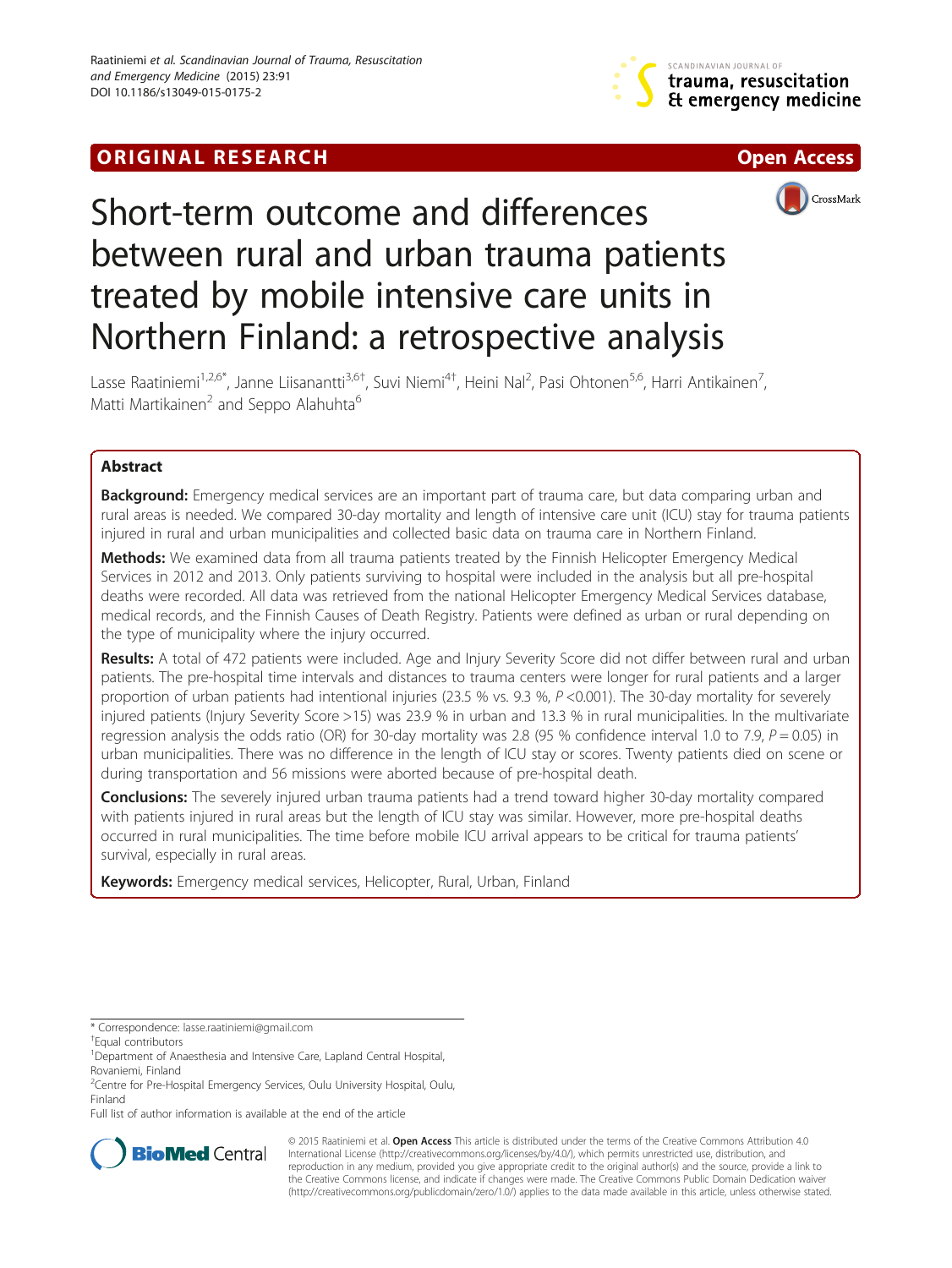## Background

Accidents are the most common cause of death for persons aged 1–44 years in Finland, with 48.8 deaths per 100,000 inhabitants in 2012 [\[1](#page-7-0)]. Trauma systems have been shown to reduce mortality and improve long-term outcomes [[2, 3](#page-7-0)] but early recognition and rapid transportation of seriously injured patients directly to trauma centers are crucial factors in pre-hospital trauma care [[4, 5](#page-7-0)]. Trauma is the next most common cause of dispatch of helicopter emergency medical services (HEMS) in Scandinavia [[6](#page-7-0)]. Several studies have shown that HEMS have a positive impact on trauma outcomes [[7](#page-7-0)–[9\]](#page-7-0), whereas others have not been able to document a benefit [[10](#page-7-0)–[12\]](#page-7-0).

Rural areas have higher injury-related mortality rates than urban areas [\[13](#page-7-0)–[16\]](#page-7-0) and pre-hospital deaths appear to be more common in rural areas [[13](#page-7-0), [15](#page-7-0), [16](#page-7-0)]. However, the influence of short pre-hospital response time or transport time to trauma center on mortality is undetermined [[17\]](#page-8-0). Distances to definitive care in geographically large Northern Finland can be very long and it is unknown whether outcomes differ between patients injured in rural vs. urban locations.

Our aim was to compare the 30-day mortality rate (primary outcome measure) and length of intensive care unit stay (secondary outcome measure) of rural and urban trauma patients. We also aimed to describe the incidence, demographics, and critical care of trauma patients treated by the Finnish HEMS (FinnHEMS) units in Northern Finland.

#### Methods

This was a retrospective, observational study of a 2-year cohort from two mobile ICU units operated by FinnHEMS. The study protocol was accepted by Statistics Finland, and statements were obtained from the local ethics committee of the Northern Ostrobothnia Hospital District as well as central hospitals following the local protocol.

## Emergency medical and trauma system in Northern Finland

The primary study area was the five northernmost hospital districts in Northern Finland, which had 741 135 inhabitants in 2012, covering approximately 50 % of the surface area of Finland. EMS consists of first responders and basic and advanced level ambulances. HEMS are provided by nation-wide FinnHEMS. In Northern Finland, a physician-staffed unit (FinnHEMS 50) operates out of Oulu University Hospital and a paramedic-staffed unit (FinnHEMS 51) operates out of Rovaniemi airport. A total of 464 000 inhabitants can be reached within 30 min and a helicopter or rapid response car is used, depending on operational factors. Annually, FinnHEMS 50 and 51 units, together, care for 800–1000 patients. Four central hospitals and one university hospital are located in the area.

The FinnHEMS is dispatched criteria-based for all lifethreatening situations and high-energy accidents simultaneously with ground ambulances, from an emergency communication center [[18](#page-8-0)]. Specially trained paramedics in FinnHEMS 51 may intubate an unconscious patient using ketamine and sedatives with strict systemic operative procedures, but online consultation with a pre-hospital anesthesiologist is always required. Inter-hospital transfers of critically ill patients are performed by ground ambulances and, if needed, supplemented by hospital staff.

#### Patients

All patients treated by FinnHEMS and recorded as trauma patients (blunt or penetrating) in the electronic HEMS database from 1 January 2012 to 31 December 2013 were identified. Pre-hospital deaths (cancelled missions because of pre-hospital death or those declared dead by FinnHEMS) were also retrieved but not included in the analysis because patients' identification is not routinely recorded in the database if the mission is aborted. Pre-hospital data (time intervals, pre-hospital therapy, transport method, escorted by FinnHEMS, the use of a helicopter) were retrieved from the HEMS database and coupled to hospital data using personal identification numbers. The hospital data (key emergency therapy defined by Utstein style reporting for major trauma [[19\]](#page-8-0), location where the patient was discharged, and Pre-Injury American Society of Anesthesiologists Physical Status [ASA-PS] classification system) were retrieved from the medical records. Data on intensive care (Sepsis-Related Organ Failure Score at admission and the maximum score; the Acute Physiology and Chronic Health Evaluation-II score; Simplified Acute Physiology Score; Therapeutic Intervention Scoring System score; and length of respiratory therapy) were obtained from the databases of the intensive care clinical information systems of each hospital. The Injury Severity Score (ISS) of the patients who survived to hospital was calculated by the main researcher (LR), who is certified in the use of the Abbreviated Injury Score [[20\]](#page-8-0). Thirty-day mortality data was retrieved from the Causes of Death Registry maintained by Statistics Finland.

The road and straight-line (Euclidean) distances from the site of injury to the helicopter base and referral hospital were calculated using ArcGIS 10.2 software (ESRI, Redlands, CA). The statistical grouping of municipalities by Statistics Finland was used to identify urban and rural patients [[21\]](#page-8-0). This classification groups municipalities into three categories (urban, semi-urban, and rural) according to the proportion of inhabitants living in urban settlements and the population of the largest settlement. In this study, the municipalities were divided into two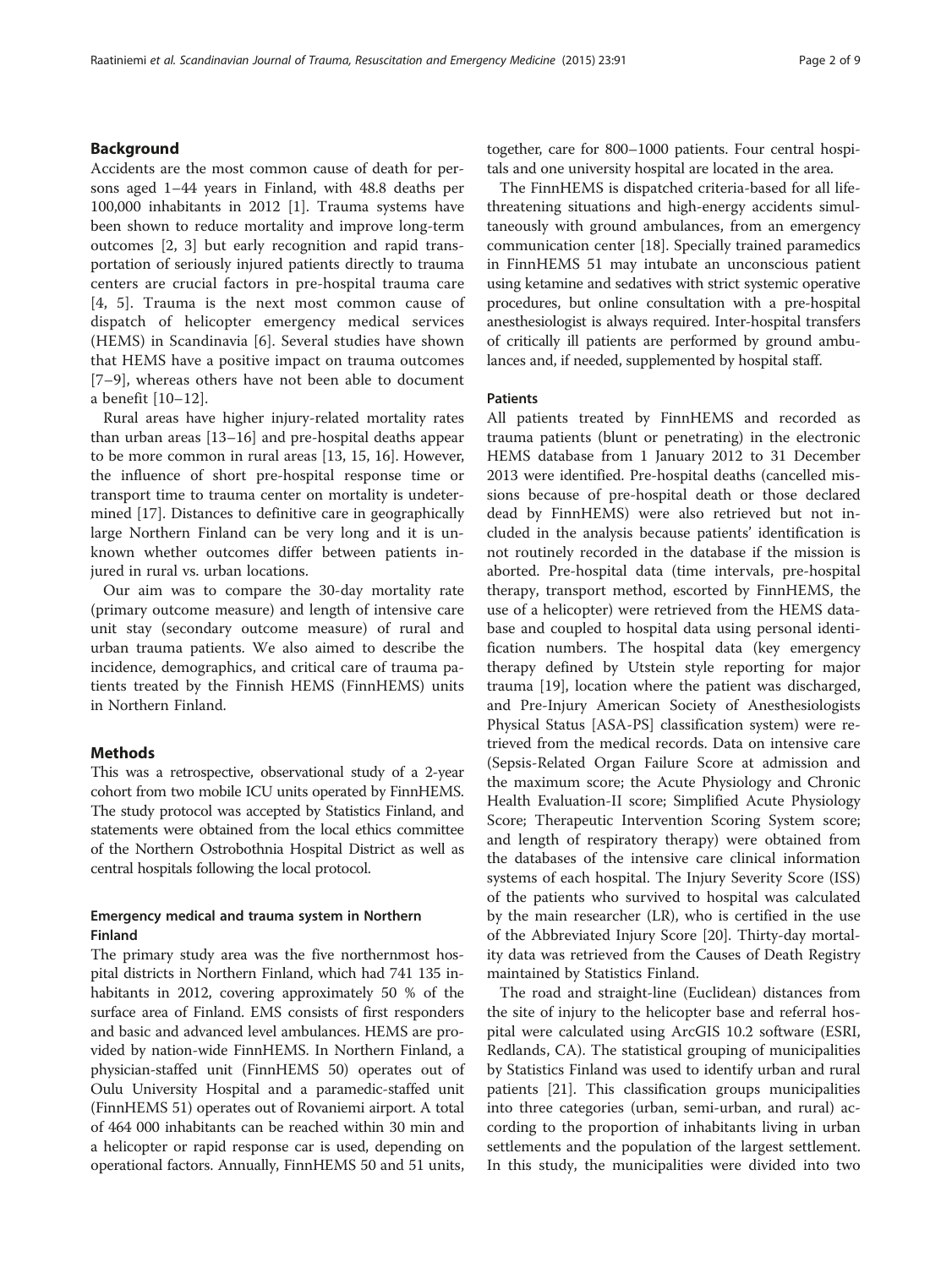categories, urban and rural, with the latter including semi-urban municipalities.

Response time was defined as the time from dispatch to arrival on scene. Transport time was defined as the time between the start of transport and the patient's arrival at the hospital. On-scene time was defined as the time between FinnHEMS arrival on scene and the start of transport. Injury was defined as severe if the ISS score was >15.

#### Statistical analysis

Data are expressed as medians with  $25<sup>th</sup> - 75<sup>th</sup>$  percentiles and  $P < 0.05$  was considered significant. The Mann– Whitney test was used to compare continuous data between the groups, and Pearson's chi-square test was used to compare categorical variables. A multivariate logistic regression model was built using a maximum of two adjusting covariates at a time to assess the impact of the type of municipality on 30-day mortality. The number of adjusting covariates was based on a relatively low number of trauma deaths. The adjusting covariates used were age, gender, ISS score, the type of HEMS unit, airway distance to the site of injury and the following HEMS time intervals: response, on-scene and transport times. Age and ISS score were categorized, since the linearity assumption did not hold. Only the severely injured patients were included in the analysis because no deaths occurred when the ISS score was less than sixteen. The results of the model with the lowest log-likelihood function are presented.

Data were analyzed using IBM SPSS Statistics for Windows, Version 22.0 (IBM Corp., Armonk, NY). We did not perform a power calculation because of the retrospective nature of the study and because the HEMS database had data only from the past two years (2012 and 2013).

## Results

## Patients and injuries

A total of 558 trauma patients were treated by FinnHEMS during the study period, accounting for 29.3 % (558/1904) of all patients examined. Twenty trauma patients (3.6 %) died in the pre-hospital setting. We included a final total of 472 patients in the analysis (Fig. [1\)](#page-3-0). The characteristics of the patients who survived to hospital are presented in Table [1](#page-4-0). Injuries were classified as severe in 33.1 % (156/472) of cases with most patients suffering blunt injuries. We found no significant differences between the rural and urban groups regarding age, sex, ISS score, or ASA-PS scores (Table [1](#page-4-0)). Traffic accidents were the most common type of unintentional injuries, and intentional injuries were more common in urban municipalities.

## Distances, pre-hospital times, and transportation of trauma patients

Response and on-scene times, as well as median distances from the site of injury to the referral hospital, were significantly longer in the rural group than the urban group (Table [2\)](#page-4-0). Of the severely injured patients, 48.7 % (76/156) were injured more than 50 km from the helicopter base. The locations of the sites of injuries are illustrated in Fig. [2](#page-5-0). The helicopter was used to respond to 52.6 % (246/472) of the patients, more often in rural municipalities (80.7 % vs. 20.2 %,  $P < 0.001$ ). Helicopter transportation was used for 21.2 % (100/472) of the patients. Of the severely injured patients, 21.2 % (33/156) were transported by helicopter and 88.5 % (138/156) were escorted by HEMS providers. Direct transportation from the site of injury to the trauma center at the university hospital was used for 78.8 % (123/156) of the severely injured patients, whereas 12.2 % (19/156) were first admitted to the central hospitals and later transported to the university hospital. The remaining 9.0 (14/156) were admitted only to central hospitals.

#### Critical care

Pre-hospital endotracheal intubation or a supraglottic airway device was used for 13.3 % (63/472) of patients, with no difference between the rural and urban groups (14.0 % vs. 12.6 %,  $P = 0.63$ ). Key emergency interventions were performed for 15.3 % (72/472) of the patients, with no difference between the rural and urban groups (14.9 % vs. 15.7 %,  $P = 0.80$ ). The most common procedures were neurosurgical (68.1 %, 49/72) and laparotomies, interventional radiological procedures, and thoracotomies were performed five times each. A total of 40.3 % (190/472) of patients were admitted to the ICU and we found no difference between the groups for length of ICU stay, respiratory therapy, and ICU severity scores (Table [3](#page-6-0)).

## **Outcomes**

Overall 30-day mortality for patients who survived to hospital was 6 % (28/469; lost-to follow-up  $n = 3$ ; 95 % confidence interval, 3.9–8.2 %) and 18.2 % (28/154; lost to follow-up  $n = 2$ ; 95 % confidence interval, 12.1– 24.3 %) for the severely injured patients. All who died within 30 days had an ISS score > 15. Four (0.8 %) patients died either in the emergency room or during an emergency operation and urban, severely injured patients tended to have higher 30-day mortality (23.9 % vs. 13.3%,  $P = 0.09$ ). In the best logistic regression model for 30-day mortality, the ISS score and age were adjusting covariates. In this model, the odds ratio (OR) for the urban municipality was 2.8 (95 % confidence interval 1.0 to 7.9,  $P = 0.05$ ). The majority of patients were discharged home after primary admission to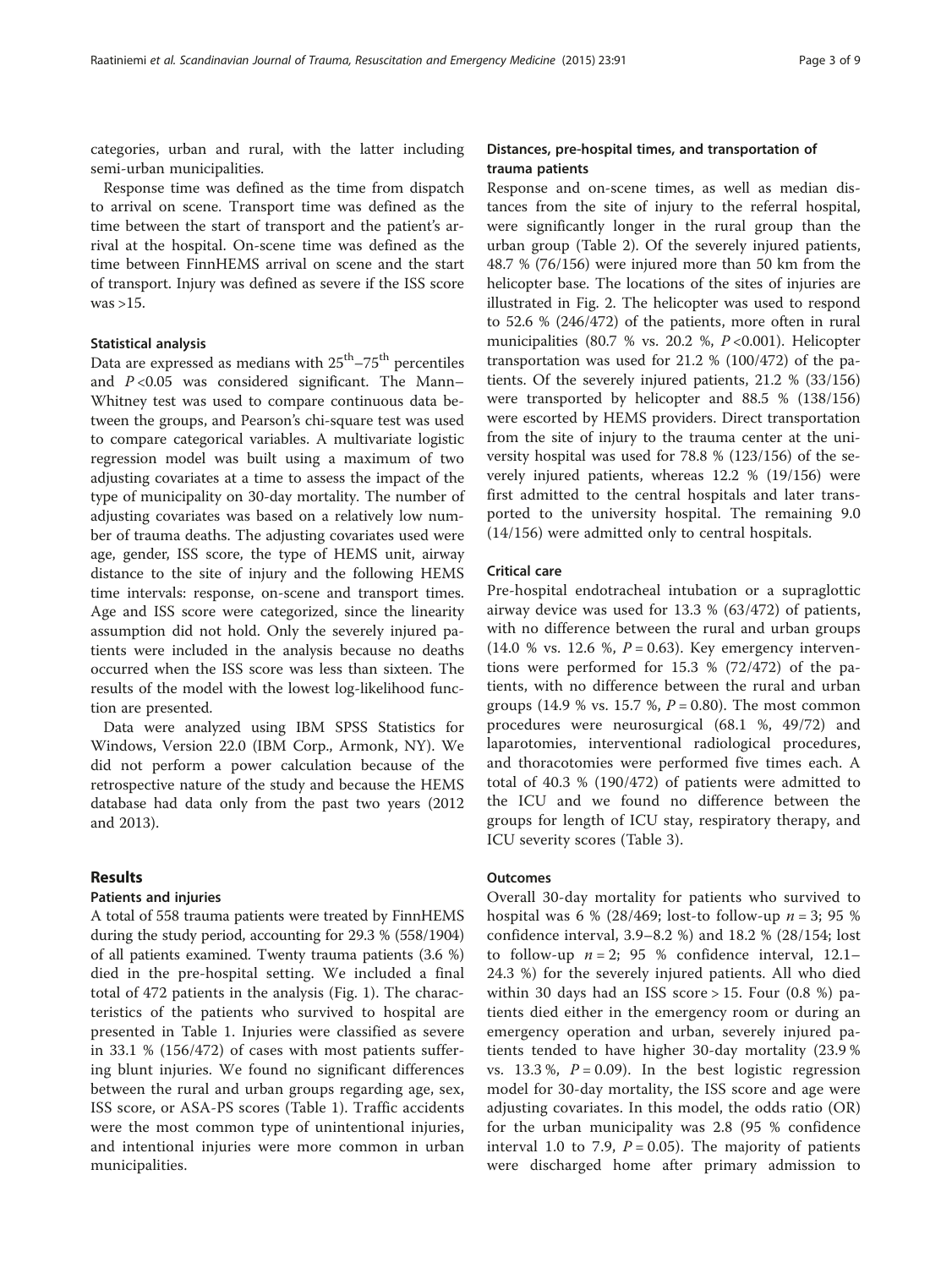<span id="page-3-0"></span>

central or university hospitals, with no difference between the rural and urban groups (Table [4](#page-6-0)).

A total of 19 patients died on scene and life-saving therapy was attempted for only three; one died during transportation to the hospital. Of the patients who died in a pre-hospital setting, 20 % (4/20) were injured in rural municipalities. A total of 56 missions were aborted before FinnHEMS arrival because death was declared by other units. Of the aborted missions, 73.2 % (41/56) were in rural municipalities. The number of deaths per aborted mission is unknown.

Of the patients transported directly to the university hospital by passing the nearest central hospital  $(n = 43)$ , two patients died within 30 days. One patient of the 29 patients transferred from a central hospital died within 30 days.

## **Discussion**

This study found that despite longer distances and prolonged transport times from rural scenes, with comparable patient populations, urban trauma patients had a trend to higher 30-day mortality compared with rural patients. Delays in pre-hospital care providers discovering and arriving at the scene have been considered

detrimental to outcomes in severely injured patients [[22\]](#page-8-0). As a result, rural trauma patients enter the medical system with more advanced pathophysiological derangements. Prolonged time to definitive care has been thought to be associated with continued physiological abnormalities and increased mortality, which may not occur in an urban setting with a short total pre-hospital time [\[23\]](#page-8-0). Our findings do not support this concept. The higher mortality among urban patients in the present study may be explained by a selection bias. Early mortality, i.e. deaths declared by other units before FinnHEMS arrival resulting in abortion of the mission, was significantly higher in rural settings. A recent systematic review suggests that for undifferentiated trauma patients, shorter response time may have a positive influence on mortality [[17](#page-8-0)]. The urban patients in our study survived to hospital more often because of shorter pre-hospital times, while a larger proportion of the major trauma rural patients died before accessing advanced emergency medical care.

Several groups have investigated differences in mortality between rural and urban trauma patients. McGuffie et al. and McCowan et al. found no differences in mortality between urban and rural patients [\[24, 25](#page-8-0)]; however, because of inconsistencies in definitions and methodology,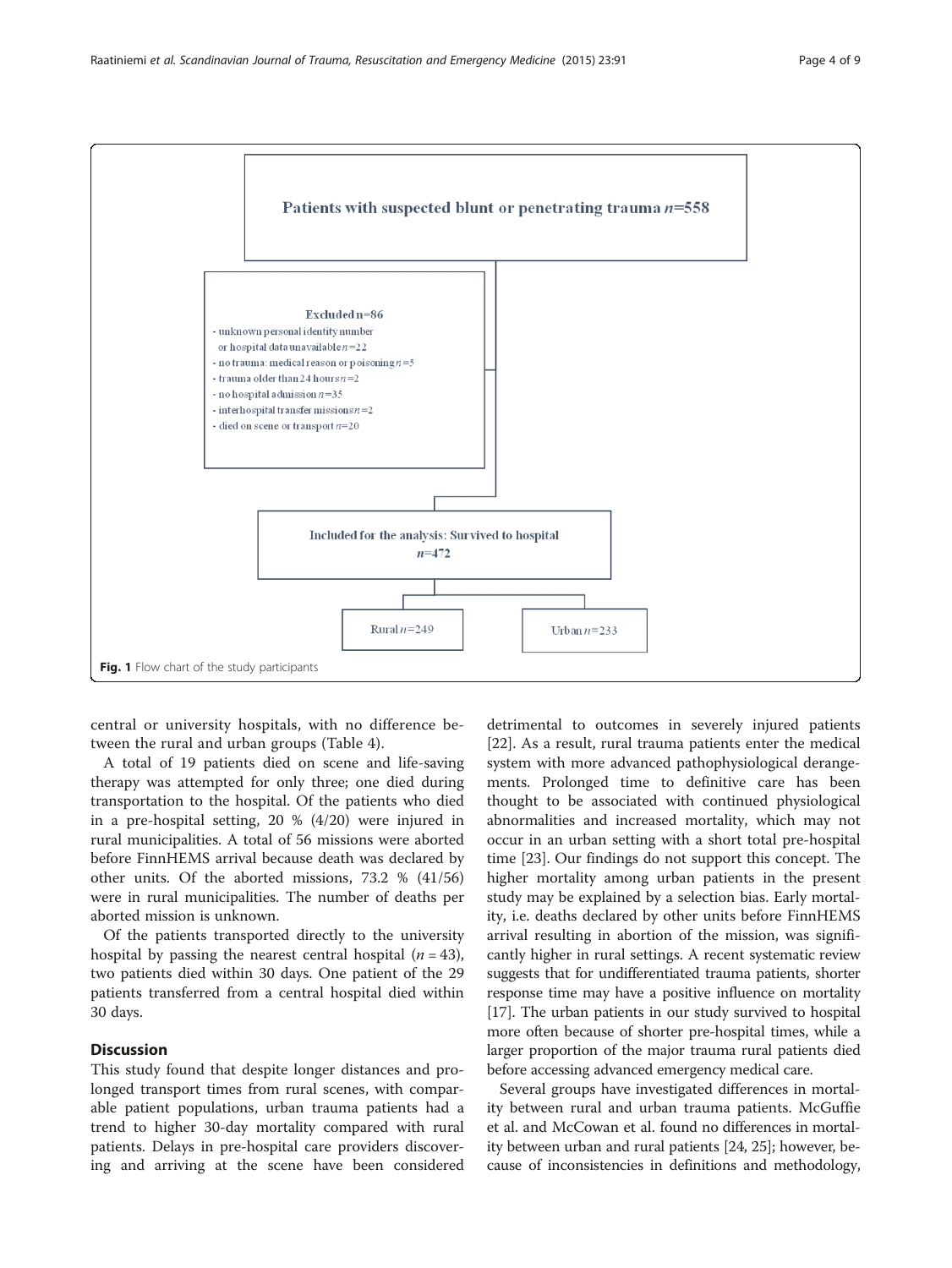| Variable                                    | Missing data | All $n = 472$  | Rural $n = 249$ | Urban $n = 223$ | $P$ -value |
|---------------------------------------------|--------------|----------------|-----------------|-----------------|------------|
| Age, median                                 | $\mathbf{0}$ | $33(20 - 55)$  | 39 (20.5-58)    | 28 (19-52)      | 0.28       |
| Male                                        | 0            | 330 (69.9)     | 182 (73.1)      | 148 (66.4)      | 0.11       |
| ISS, median                                 | $\Omega$     | $9(3-17)$      | $9(4-17)$       | $9(2-17)$       | 0.42       |
| ISS > 15                                    | $\Omega$     | 156/472 (33.1) | 85/249 (34.1)   | 71/223 (31.8)   | 0.60       |
| AIS Head $>$ 3                              | 0            | 66/472 (14)    | 39/249 (15.7)   | 27/223 (12.1)   | 0.27       |
| AIS Abdomen $>$ 3                           | 0            | 7/472(1.5)     | 2/249(0.8)      | 5/223(2.2)      | 0.26       |
| ASA-PS I-II                                 | 0            | 436/472 (92.4) | 230/249 (92.4)  | 206/223 (92.4)  | 0.82       |
| $III - IV$                                  | $\mathbf{0}$ | 36/472 (7.6)   | 19/249 (7.6)    | 17/223 (7.6)    |            |
| Accidents (all)                             | 0            | 390/472 (82.6) | 224/249 (90)    | 166/223 (74.4)  | < 0.001    |
| Traffic                                     | 0            | 214/390 (54.9) | 105/224 (46.9)  | 109/166 (65.7)  | < 0.001    |
| All-terrain vehicle/snowmobile              | $\Omega$     | 31/390 (7.9)   | 27/224 (12.1)   | 4/166(2.4)      | < 0.001    |
| Falls                                       | $\Omega$     | 108/390 (27.7) | 66/224 (29.5)   | 42/166 (25.3)   | 0.36       |
| Machinery or hit by blunt object            | $\Omega$     | 27/390 (6.9)   | 17/224 (7.6)    | 10/166(6)       | 0.55       |
| Intentional injuries (suicidal or assaults) | 0            | 74/472 (15.9)  | 23/249 (9.3)    | 51/223 (23.5)   | < 0.001    |
| Suicidal                                    | $\Omega$     | 31/472 (6.6)   | 11/249(4.4)     | 20/223(9)       | 0.46       |
| Assaults                                    | 0            | 43/472 (9.1)   | 12/249 (4.8)    | 31/223 (13.9)   | < 0.001    |
| Dominant type of injury                     |              |                |                 |                 |            |
| Blunt                                       | $\mathbf{0}$ | 408/472 (86.4) | 220/249 (88.4)  | 188/223 (84.3)  | 0.20       |
| Penetrating                                 | 0            | 64/472 (13.6)  | 29/249 (11.6)   | 35/223 (15.7)   | 0.20       |

<span id="page-4-0"></span>**Table 1** Characteristics of the patients who survived to hospital

Values are presented as number (%) or median  $(25<sup>th</sup>-75<sup>th</sup>$  percentiles)

comparisons with our study are difficult. Three papers have described the management of trauma patients by air medical transportation in remote and very remote areas in Western Australia. The mortality rate in very remote areas was four times the rate of that for a major city [\[15\]](#page-7-0) and the authors found that remoteness is more important than distance regarding the risk of death [\[26](#page-8-0)]. Another study by the same group reported equivalent mortality in a major city and rural areas if the patients survived to the tertiary hospital [[27](#page-8-0)]. However, these studies included only major trauma patients ( $ISS > 15$ ); trauma patients who died

before transfer were excluded, and the setting was unique geographic isolation that required prolonged transport times. Similar to our observations, a Norwegian study investigating inter-hospital transfer of trauma patients to a trauma center showed lower mortality for patients transferred the longest distance [[28](#page-8-0)].

The number of pre-hospital deaths and the deaths before accessing FinnHEMS was considerably higher in rural environments. A high proportion of pre-hospital deaths, especially in rural areas, has been reported by several authors [\[13](#page-7-0), [15](#page-7-0), [16](#page-7-0)] and time from trauma to

Table 2 Time intervals and distances

| Variable                                                                   | All $n = 472$     |              | Missing data | Rural $n = 249$     | Missing data | Urban $n = 223$      | P-value |
|----------------------------------------------------------------------------|-------------------|--------------|--------------|---------------------|--------------|----------------------|---------|
| Airway distance from scene to the<br>receiving hospital (km)               | 45.3 (5.9-117.4)  | 12           |              | $112(67.1 - 143.9)$ | 9            | $5.7(2.6-20.3)$      | < 0.001 |
| Road distance from scene to the<br>receiving hospital (km)                 | 55.4 (8.9-144.1)  | 12           |              | 137.7 (82.1-172.7)  | 9            | $8.1(3.8-23.9)$      | < 0.001 |
| Transport time from scene to<br>receiving hospital (min)                   | $33(12-51)$       | 67           |              | 46.5 (35.8-64.2)    | 79           | $11(7-21.75)$        | < 0.001 |
| Time from HEMS dispatch to the<br>HEMS arrival on scene (min)              | $24(11-43)$       | $\mathbf{0}$ |              | $39(28 - 53)$       | $\mathbf{0}$ | $11(8-18)$           | < 0.001 |
|                                                                            | $18(10-31)$       | 42           |              | $22(11-35)$         | 53           | $15(9-24)$           | < 0.001 |
|                                                                            | $36.9(7.2 - 107)$ | 44           |              | 102.1 (64.9-130.2)  | 23           | $7.2$ $(3.1 - 17.1)$ | < 0.001 |
| Road distance from the HEMS<br>base to scene (km)                          | 51.6 (8.7-131.8)  | 44           |              | 127.8 (78.6-163.9)  | 23           | $8.7(4.6-20)$        | < 0.001 |
| On scene time (min)<br>Airway distance from the HEMS<br>base to scene (km) |                   |              |              |                     |              |                      |         |

Values are presented as median (25<sup>th</sup>–75<sup>th</sup> percentiles)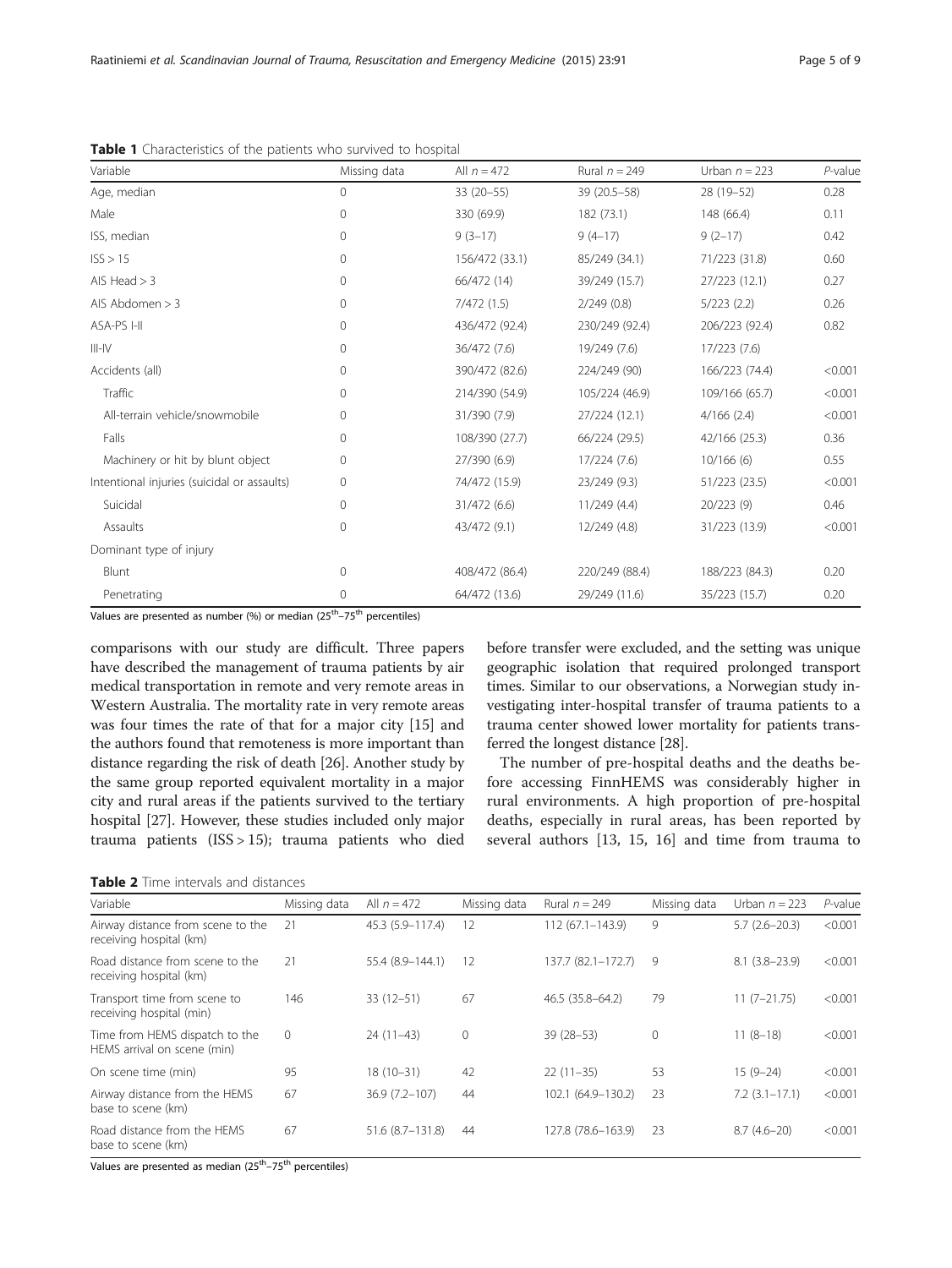<span id="page-5-0"></span>

first-provider input is a significant predictor of the risk of death [\[22, 27\]](#page-8-0).

Despite longer pre-hospital times, rural patients did not have longer or more complicated ICU stays than urban patients. More than half of the severe injuries occurred in rural municipalities and time to advanced therapy such as pre-hospital intubation may have been longer without FinnHEMS units. The large proportion of rural patients highlights the importance of HEMS in large geographical areas with only one university-level trauma center. Definitive care in trauma centers for rural patients can seldom be achieved within the "golden

hour" even with helicopter transportation. However, evidence supporting the "golden hour" theory in trauma is inconclusive [\[17](#page-8-0), [29\]](#page-8-0).

Thirty-day mortality in the present study was similar to a Scandinavian HEMS study [\[30\]](#page-8-0), but differences in dispatch criteria, severity of injuries, and pre-hospital response times, make comparisons with our study difficult. A focus on trauma care has the potential to save lifeyears, as roughly one-third of severely injured patients were discharged to home after primary admission in our study. The patients were also relatively young and the majority had only minor comorbidities.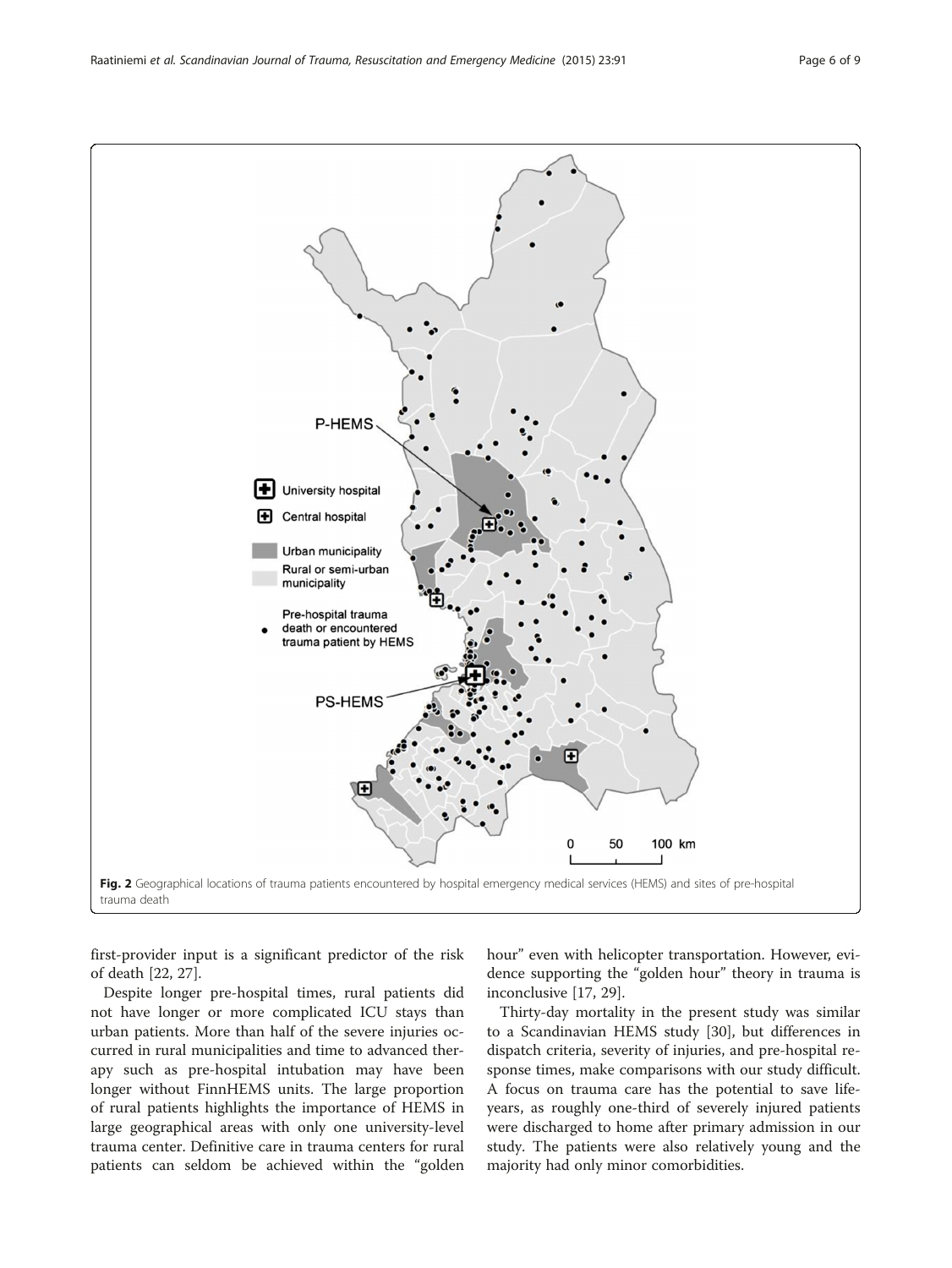| Variable                                       | Missing data | All $n = 190$       | Rural $n = 105$     | Urban $n = 85$     | $P$ -value |  |
|------------------------------------------------|--------------|---------------------|---------------------|--------------------|------------|--|
| Admission in ICU                               |              | 190/472 (40.3)      | 105/249 (42.2)      | 85/223 (38.1)      | 0.37       |  |
| Length of ICU stay (days)                      | 18           | $1.8(0.9-4.9)$      | $1.8(0.9 - 5.2)$    | $1.8(0.9 - 5.3)$   | 0.53       |  |
| Respiratory therapy during ICU stay            | $\Omega$     | 88/190 (46.3)       | 47/105 (44.8)       | 41/85 (48.2)       | 0.89       |  |
| Length of respiratory therapy (hh:mm) $n = 88$ | $\Omega$     | 34:23 (6:00-115:19) | 36:27 (7:11-115:12) | 32:00 (4:00-95:00) | 0.62       |  |
| TISS total                                     | 25           | 77 (40-168)         | 84 (43.5-171)       | 70 (37.3-160.5)    | 0.53       |  |
| <b>SAPS</b>                                    | 30           | $24(17-40)$         | 25.5 (17-40)        | $24(17-38.5)$      | 0.67       |  |
| APACHE II                                      | 31           | $13(8-20)$          | $13(8-19.5)$        | $12.5(7-20)$       | 0.69       |  |
| SOFA at admission                              | 25           | $4(2-7)$            | $4(2-7)$            | $4(2-7)$           | 0.54       |  |
| SOFA max                                       | 21           | $5(2.5-9)$          | $5(2-9.8)$          | $5(3-9)$           | 0.89       |  |
|                                                |              |                     |                     |                    |            |  |

<span id="page-6-0"></span>**Table 3** Length of intensive care unit (ICU) stay and respiratory therapy, ICU mortality, and ICU scores

Values are presented as number (%) or median (25<sup>th</sup>–75<sup>th</sup> percentiles)

In our study, less than two severely injured or deceased trauma patients were treated by FinnHEMS per week. Low volume in critical care procedures in HEMS was also reported in a recently published study [[31](#page-8-0)]. This is a challenge for maintenance of skills in pre-hospital trauma care. Nevertheless, HEMS providers likely gain more experience in triaging, treating, and transporting severely injured patients than EMS providers in ground ambulances operating in sparsely populated areas. This is supported by the fact that our patients were generally triaged to the correct level of care and on-scene time was acceptable (median, 18 min). Simulation-based training enables trauma team members to acquire and practice an array of tasks and to improve non-technical skills in trauma care [[32](#page-8-0)]. Periodic work in trauma centers could compensate for the low number of pre-hospital trauma patients.

Helicopter transportation was used in only a minority of cases. Overutilization of HEMS for transportation was described in a previous meta-analysis [\[33](#page-8-0)]. However, this does not appear to be a problem in our region, as most patients were transported by ground ambulances and escorted by HEMS providers, if necessary. The low number of helicopter transportations may have resulted from the fact that therapeutic interventions are easier to perform in a ground ambulance. Landing sites located inhospital and helicopters with larger cabins could change future practices.

The majority of patients were transported directly to the university hospital from the site of injury. In several cases, the nearest central hospital was passed according to the local protocol. Direct transportation of seriously injured patients from the site of injury to trauma centers has been shown to reduce mortality among trauma patients [[9,](#page-7-0) [34](#page-8-0)] and this approach is reasonable for our region whenever possible.

This is the first study of FinnHEMS to describe outcomes and the trauma system in Northern Finland. Our results can be generalized to areas with long distances and sparse population. The national HEMS database was feasible for coupling pre-hospital data to patient records and the Cause of Death Registry in Finland, which is promising for future research purposes, such as prospective trauma outcome studies.

### Limitations

Our study has several limitations. First, the main limitation is the retrospective design. Second, some of the injured patients may have been classified as non-trauma patients in the HEMS database and not included in the study. Third, aborted trauma missions for which the reason was obvious trauma-related death were excluded. However, the aim of the study was to analyze trauma patients that survived to hospital, not to analyze all trauma patients in the area. Despite the retrospective design and

| <b>Table 4</b> Patient outcomes |
|---------------------------------|
|---------------------------------|

| Variable                                                | Missing data | All $n = 472$  | Rural $n = 249$ | Urban $n = 223$ | $P$ -value |
|---------------------------------------------------------|--------------|----------------|-----------------|-----------------|------------|
| 30-day mortality, all patients                          |              | 28/469 (6.0)   | 11/246 (4.5)    | 17/223(7.6)     | 0.15       |
| 30-day mortality, ISS>15                                |              | 28/154 (18.2)  | 11/83 (13.3)    | 17/71 (23.9)    | 0.09       |
| Proportion of deaths resulting from blunt injury        | C            | 26/28 (92.9)   | 11/11 (100)     | 15/17 (88.2)    | 0.24       |
| Proportion of deaths resulting from accidental injuries | 0            | 23/28 (82.1)   | 10/11 (90.9)    | 13/17 (76.5)    | 0.33       |
| Discharged to home                                      | $\Omega$     | 301/472 (63.8) | 149/249 (59.8)  | 152/223 (68.2)  | 0.60       |
| Discharged to home ISS>15                               | 0            | 44/156 (28.2)  | 21/85 (24.7)    | 23/71 (32.4)    | 0.29       |

Values are presented as number (%)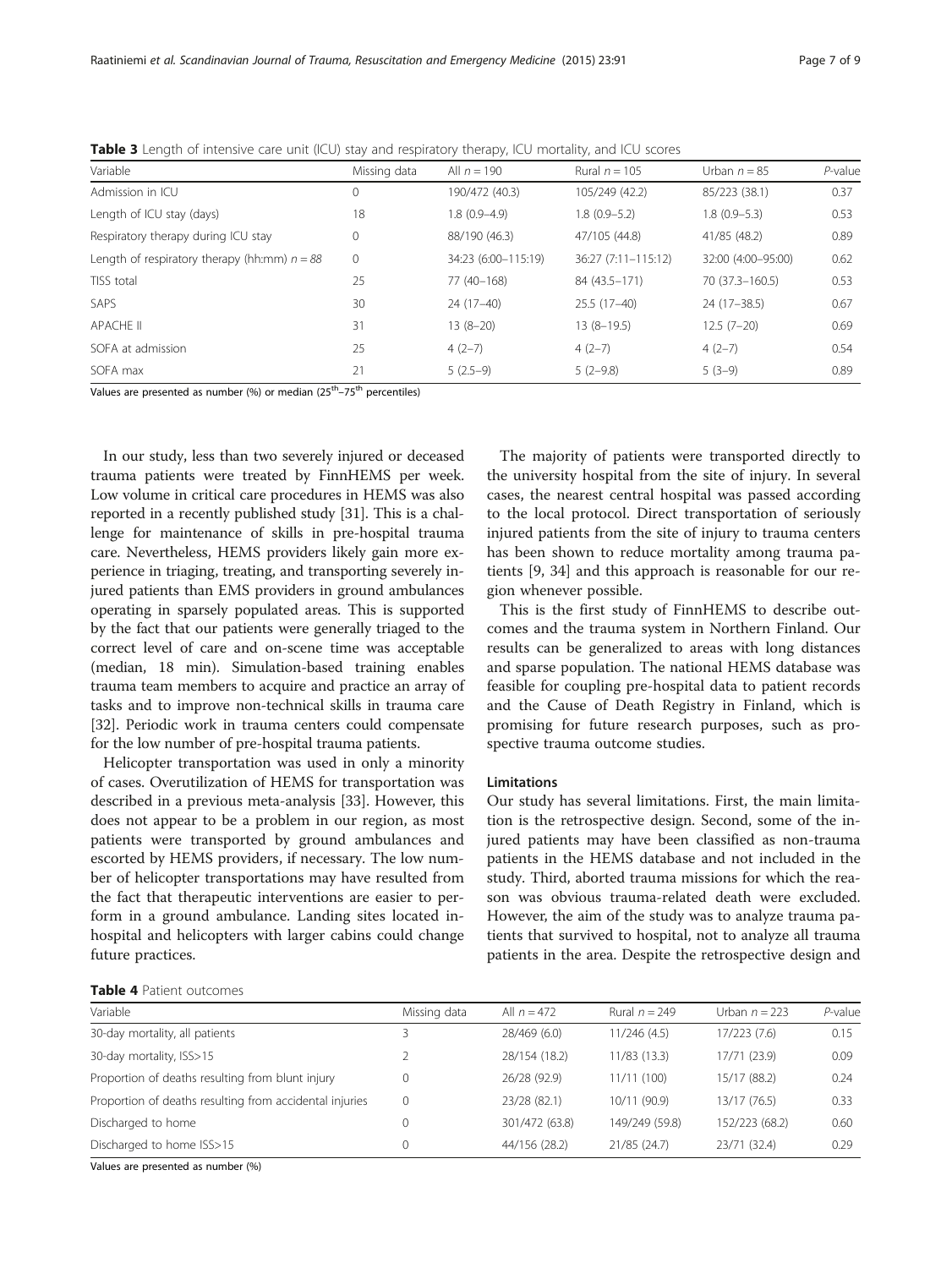<span id="page-7-0"></span>the use of a number of different data sources, the amount of missing data was low, except for pre-hospital Glasgow Coma Score, blood pressure, on-scene and transport times. Lacking pre-hospital values made it difficult to use Trauma Injury Severity Score methodology; however, this methodology has limitations regarding the use of historical controls and a high misclassification rate [\[35](#page-8-0), [36](#page-8-0)]. The on-scene and transport times are missing because of the fact that if the trauma patient is not escorted by FinnHEMS, the time when transport starts or the time of arrival at hospital are not routinely registered in the database.

The FinnHEMS units in our study were staffed by paramedics or anesthesiologists, which could be seen as a cofounding factor. However, our aim was to compare mortality between rural and urban trauma patients and to describe trauma care by FinnHEMS units, not to compare differences between types of HEMS units. It is important to acknowledge in this context that a physician-staffed HEMS is regularly consulted by a paramedic-staffed HEMS regarding logistics and treatment of a seriously injured patient.

Finally, because of the limited number of patients, we cannot rule out a type II error. Even though the difference in mortality for severely injured patients (ISS > 15) between the groups was not statistically significant, we believe that this difference was clinically important. Increasing the study population would have resulted in a longer time scale for the study, which could have negatively affected our results as therapies and treatments change over time.

## Conclusions

In conclusion, urban trauma patients who survived to hospital had a trend to higher 30-day mortality but with a similar length of ICU stay. A large proportion of deaths occurred in the pre-hospital setting before the arrival of HEMS.

#### Abbreviations

EMS: emergency medical services; FinnHEMS: Finnish helicopter emergency medical services; HEMS: helicopter emergency medical services; ICU: intensive care unit; ISS: injury severity score.

#### Competing interests

The authors declare that they have no competing interests.

#### Authors' contributions

Each author contributed to the study. LR conceived and designed the study together with the co-authors. LR, SN, and HN collected the data. LR calculated the ISS scores. Statistical analysis was performed by PO and LR. The manuscript was prepared by LR, JL and SA. All of the authors participated in the interpretation of the results, read and approved the final manuscript.

#### Acknowledgements

We wish to thank Jukka Pappinen at FinnHEMS for the data regarding HEMS and Sinikka Sälkiö at Oulu University Hospital for preparing the intensive care data.

#### Funding sources

LR received funding from the Finnish Society of Anesthesiologists, Lapland Central Hospital (state funding for health research) and the North Finland Support Foundation for Health Care.

#### Author details

<sup>1</sup>Department of Anaesthesia and Intensive Care, Lapland Central Hospital Rovaniemi, Finland. <sup>2</sup> Centre for Pre-Hospital Emergency Services, Oulu University Hospital, Oulu, Finland. <sup>3</sup> Division of Intensive Care Medicine, Oulu University Hospital, Oulu, Finland. <sup>4</sup> Faculty of Medicine, University of Oulu, Oulu, Finland. <sup>5</sup> Division of Operative Care, Oulu University Hospital, Oulu, Finland. <sup>6</sup>Medical Research Center, University of Oulu and Oulu University Hospital, Oulu, Finland. <sup>7</sup> Department of Geography, University of Oulu, Oulu, Finland.

#### Received: 3 July 2015 Accepted: 2 November 2015 Published online: 05 November 2015

#### References

- 1. Statistics Finland. Statistical Yearbook of Finland 2014. Helsinki: Statistics Finland; 2014.
- 2. MacKenzie EJ, Rivara FP, Jurkovich GJ, Nathens AB, Frey KP, Egleston BL, et al. A national evaluation of the effect of trauma-center care on mortality. N Engl J Med. 2006;354:366–78.
- 3. Celso B, Tepas J, Langland-Orban B, Pracht E, Papa L, Lottenberg L, et al. A systematic review and meta-analysis comparing outcome of severely injured patients treated in trauma centers following the establishment of trauma systems. J Trauma. 2006;60:371–8.
- 4. Kristiansen T, Soreide K, Ringdal KG, Rehn M, Kruger AJ, Reite A, et al. Trauma systems and early management of severe injuries in Scandinavia: review of the current state. Injury. 2010;41:444–52.
- 5. Galvagno Jr SM, Thomas S, Stephens C, Haut ER, Hirshon JM, Floccare D, et al. Helicopter emergency medical services for adults with major trauma. Cochrane Database Syst Rev. 2013;3, CD009228.
- 6. Krüger AJ, Lossius HM, Mikkelsen S, Kurola J, Castrén M, Skogvoll E. Prehospital critical care by anaesthesiologist-staffed pre-hospital services in Scandinavia: a prospective population-based study. Acta Anaesthesiol Scand. 2013;57:1175–85.
- 7. Andruszkow H, Lefering R, Frink M, Mommsen P, Zeckey C, Rahe K, et al. Survival benefit of helicopter emergency medical services compared to ground emergency medical services in traumatized patients. Crit Care. 2013;17:R124.
- 8. Galvagno Jr SM, Haut ER, Zafar SN, Millin MG, Efron DT, Koenig Jr GJ, et al. Association between helicopter vs ground emergency medical services and survival for adults with major trauma. JAMA. 2012;307:1602–10.
- 9. Desmettre T, Yeguiayan JM, Coadou H, Jacquot C, Raux M, Vivien B, et al. Impact of emergency medical helicopter transport directly to a university hospital trauma center on mortality of severe blunt trauma patients until discharge. Crit Care. 2012;16:R170.
- 10. Bulger EM, Guffey D, Guyette FX, MacDonald RD, Brasel K, Kerby JD, et al. Impact of prehospital mode of transport after severe injury: a multicenter evaluation from the Resuscitation Outcomes Consortium. J Trauma Acute Care Surg. 2012;72:567–73.
- 11. de Jongh MA, van Stel HF, Schrijvers AJ, Leenen LP, Verhofstad MH. The effect of Helicopter Emergency Medical Services on trauma patient mortality in the Netherlands. Injury. 2012;43:1362–7.
- 12. Rose MK, Cummings GR, Rodning CB, Brevard SB, Gonzalez RP. Is helicopter evacuation effective in rural trauma transport? Am Surg. 2012;78:794–7.
- 13. Bakke HK, Hansen IS, Bendixen AB, Morild I, Lilleng PK, Wisborg T. Fatal injury as a function of rurality-a tale of two Norwegian counties. Scand J Trauma Resusc Emerg Med. 2013;21:14.
- 14. Boland M, Staines A, Fitzpatrick P, Scallan E. Urban–rural variation in mortality and hospital admission rates for unintentional injury in Ireland. Inj Prev. 2005;11:38–42.
- 15. Fatovich DM, Jacobs IG. The relationship between remoteness and trauma deaths in Western Australia. J Trauma. 2009;67:910–4.
- 16. Kristiansen T, Lossius HM, Rehn M, Kristensen P, Gravseth HM, Røislien J, et al. Epidemiology of trauma: a population-based study of geographical risk factors for injury deaths in the working-age population of Norway. Injury. 2014;45:23–30.